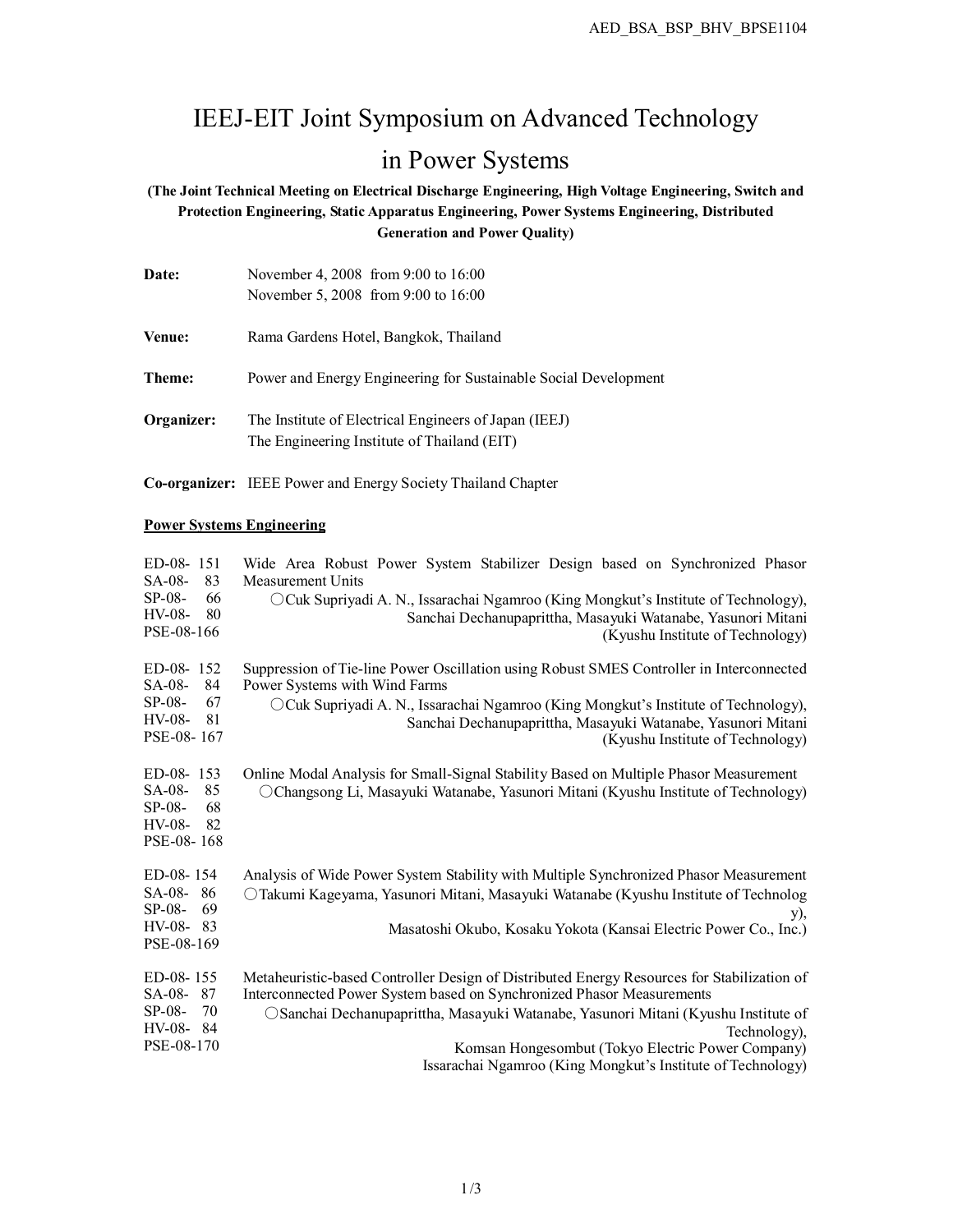## **Microgrid**

| ED-08-156<br>SA-08-88<br>$SP-08-$<br>- 71<br>$HV-08-85$<br>PSE-08-171   | Application of Mobile Agent Technology for Control of Power Sources in Isolated Microgrid<br>© Shuichiro Yamazaki, Motohisa Ishikawa, Junichi Arai (Kogakuin University),<br>Takaya Shono (Toshiba Corporation)                                                  |
|-------------------------------------------------------------------------|------------------------------------------------------------------------------------------------------------------------------------------------------------------------------------------------------------------------------------------------------------------|
| ED-08-157<br>SA-08-89<br>$SP-08 - 72$<br>$HV-08-86$<br>PSE-08-172       | Power Control of Interconnected Line between Microgrid and Large Power System Using<br>Mobile Agent Technologies<br>©Motohisa Ishikawa, Shuichiro Yamazaki, Junichi Arai (Kogakuin University)                                                                   |
| $ED-08-158$<br>$SA-08-90$<br>$SP-08-$<br>- 73<br>HV-08-87<br>PSE-08-173 | Demonstrative Research Project on Micro Grid Stabilization in Thailand<br>○Kiyoshi Takigawa, Hitoshi Kawakami, Yoshihiko Matsuura, Shigenori Matumura,<br>Kensuke Kawasaki (Shikoku Research Institute Inc.)<br>Takahito Iima (Shikoku Electric Power Co., Inc.) |

## **Power Generator and Apparatus**

| ED-08-159<br>SA-08-91                                                 | Very Short-Term Generating Power Forecasting for Wind Power Generator Based on Time<br>Series Analysis                                                                                                                                                                   |
|-----------------------------------------------------------------------|--------------------------------------------------------------------------------------------------------------------------------------------------------------------------------------------------------------------------------------------------------------------------|
| 74<br>$SP-08-$<br>HV-08-88<br>PSE-08-174                              | Atsushi Yona, Tomonobu Senjyu (University of the Ryukyus),<br>OToshihisa Funabashi (Meidensha Corporation),<br>Chul-Hwan Kim (Sungkyunkwan University)                                                                                                                   |
| ED-08-160<br>SA-08-92<br>75<br>$SP-08-$<br>HV-08-89<br>PSE-08-175     | Frequency Regulations by PV Generator Using Fuzzy Reasoning<br>Manoj Datta, Tomonobu Senjyu, Atsushi Yona (University of the Ryukyus),<br>OToshihisa Funabashi (Meidensha Corporation),<br>Chul-Hwan Kim (Sungkyunkwan University)                                       |
| ED-08-161<br>SA-08-93<br>76<br>$SP-08-$<br>$HV-08-90$<br>PSE-08-176   | Examination of Electromagnetic Inspection of Outer Side Defect on Steel Tube with Steel<br>Support Using 3D Nonlinear FEM<br>○ Yuji Gotoh, Atsushi Kiya (Oita University), Norio Takahashi (Okayama University)                                                          |
| ED-08-162<br>SA-08-94<br>$SP-08-$<br>- 77<br>$HV-08-91$<br>PSE-08-177 | Investigation of Characteristic of MEMS Accelerometer for GCB Diagnosis Systems<br>O Toshikazu Nagata, Katsuharu Iwamoto (Toshiba Corporation),<br>Shinya Kawachi, Katsuhiko Harada, Shinya Otsuka, Masayuki Hikita, Hisatoshi Ikeda<br>(Kyushu Institute of Technology) |
| ED-08-163<br>SA-08-95<br>-78<br>$SP-08-$<br>HV-08-92<br>PSE-08-178    | Detection and Propagation Properties of UHF band Electromagnetic Wave Emitted from PD<br>in Diagnostics of GIS<br>OMasayuki Hikita, Shinya Ohtsuka, Hisatoshi Ikeda<br>(Kyushu Institute of Technology)                                                                  |
| $ED-08-164$<br>SA-08-96<br>$SP-08-$<br>79<br>HV-08-93<br>PSE-08-179   | Clarification of Internal Current Density Distribution and Self-magnetic Field Distribution of<br>Superconductors<br>© Gaku Asanuma, Tsuginori Inaba (Chuo University)                                                                                                   |